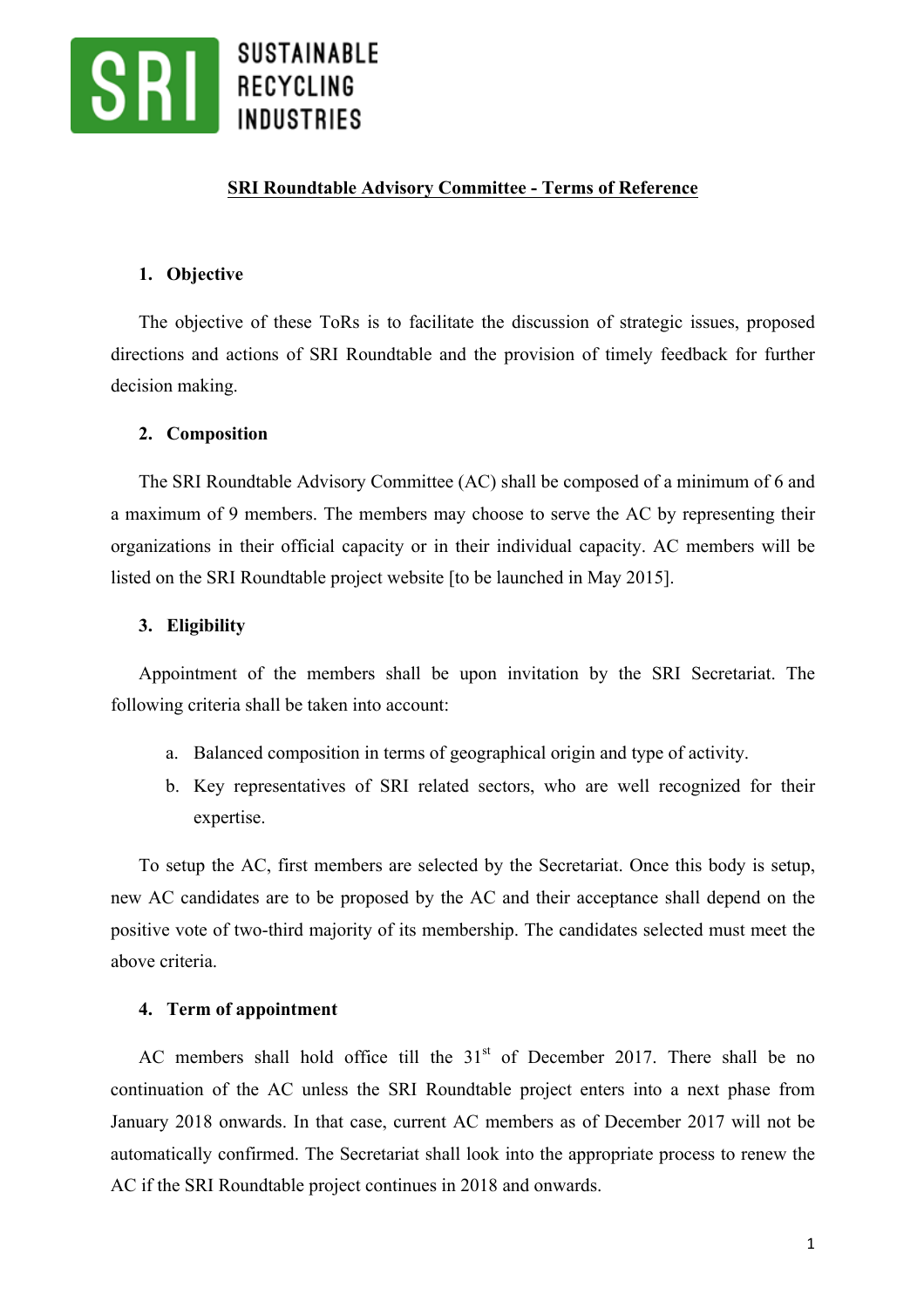

# **5. Resignation**

In order to resign, the concerned AC member shall submit a written communication to the Secretariat. The communication will take effect 1 month after its reception.

# **6. Roles and responsibilities**

The roles and responsibilities of the AC shall be:

- a. To understand the objectives and expected results of the SRI Roundtable;
- b. To take a genuine interest in the expected results and overall success of the SRI Roundtable;
- c. To provide guidance on strategic decisions and developments of the SRI Roundtable concerning stakeholder's composition of the Roundtable, general scope of the Guidance Principles<sup>1</sup>, conformity assessment and traceability mechanisms, and communication and outreaching plans;
- d. To act on opportunities to promote the SRI Roundtable;
- e. To actively participate in bi-monthly teleconference meetings, discussions, and review of minutes, papers and other AC documents. If possible, also participate in annual face-to-face meetings (e.g. in conjunction with the ISO International Workshop Agreement event to develop the Guidance Principles to be held in Davos on 16 and 17 October 2015). Quorum constitutes the presence of two-third of AC members.
- f. The AC members act in an advisory capacity only.

<sup>&</sup>lt;sup>1</sup> "Guidance Principles" is the shorthand used for the document "Guidance Principles for Addressing Sustainability Criteria in Secondary Resources Management". This document will be developed following an ISO International Workshop Agreement process and is aimed to define and determine what environmental and socio-economic aspects are relevant to ensure the sustainable management of secondary metals, in particular regarding the context and needs of micro, small and medium enterprises in developing countries